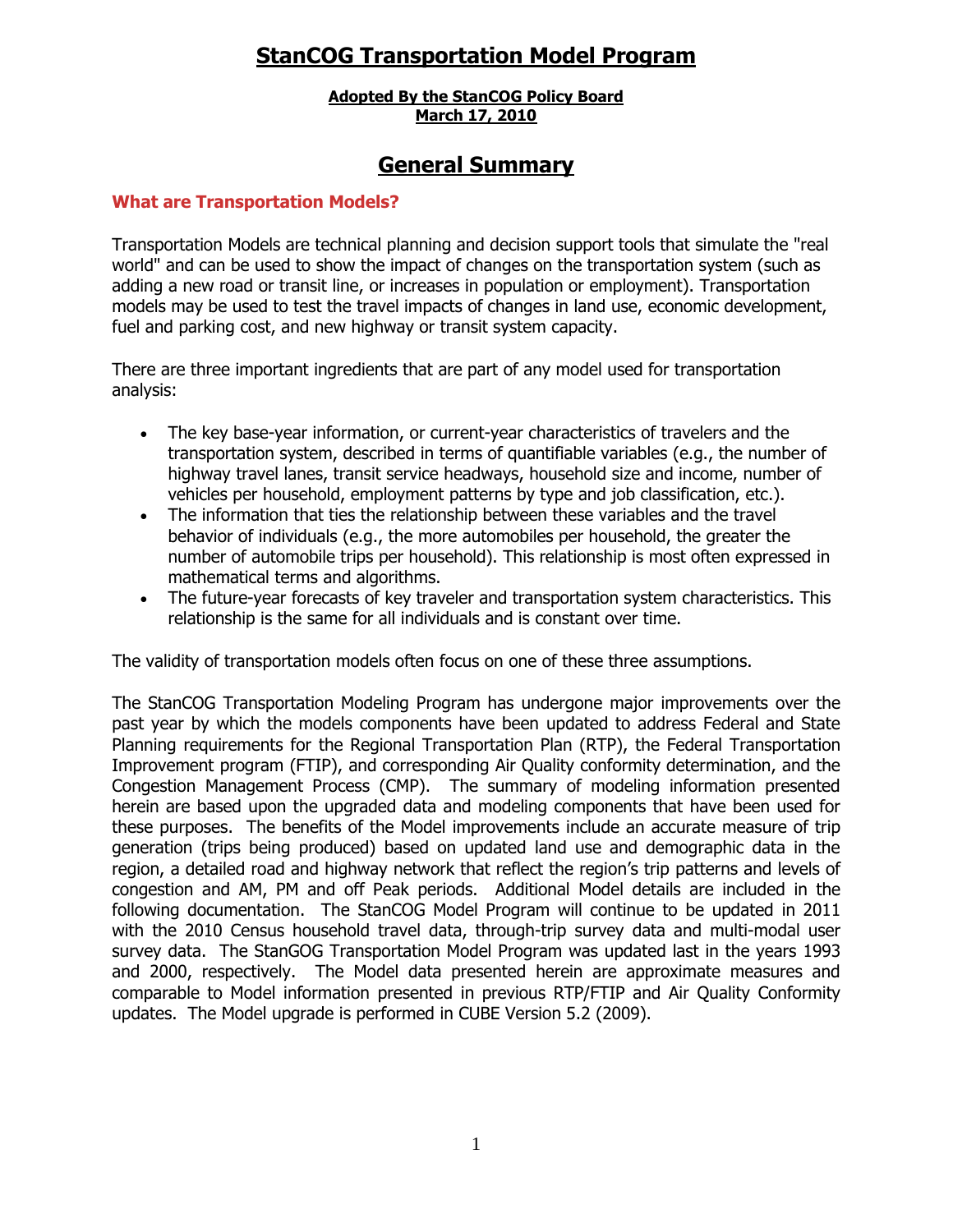## **What is the four-step modeling process?**

For the past 40 years, transportation professionals have used a four-step approach in modeling transportation demand. The StanCOG Transportation Model utilizes the four-step modeling process. Once an understanding has been established as to what the land use, population, and employment levels are in a study area, the four modeling steps are:

- **Trip generation:** The estimation of the number of trips generated in a small geographic area, called a zone, or at a particular location, and attracted to another zone or particular location. The trips generated are based on the assumed relationship among socio-economic factors, land use characteristics, and the number of trips. Trip generation then leads to:
- **Trip distribution:** The estimation of the number of trips that have origins (beginning) in every zone in the study area, and their destinations (ending) in every other zone. The result is a trip table that is used in:
- **Mode split:** The estimation of the number of trips predicted between each origin and destination and the number of trips made via each type of mode that is available for that trip. As an example, "x" percent are likely to drive alone, "y" percent are likely to take transit, "z" percent are likely to ride-share, etc. Mode split leads to:
- **Network assignment:** The estimation of the number of trips, using a particular mode that will take specific paths through a road or transit network. When all trips have been assigned to a network, the network assignment is an estimate of the total number of trips that will use each link in the network. When compared to the capacity of this link, planners can forecast the level of congestion that will occur at that location. This becomes the basis for assessing the performance of the transportation system.

# **What should decision-makers consider when presented with the results of a transportation model?**

Results of a model are still only estimates—they cannot provide a definitive picture of what will happen in the future. Much like economic projections, transportation forecasts are based on the best available information and can be greatly affected by the long-term economic health and attractiveness of the region, by population changes, and by the individual behavior of each person using the transportation system, which no one can predict.

Model results are only as good as the data that go into the model. Metropolitan Planning Organizations (MPOs) such as StanCOG must use the most current socioeconomic and census data available, especially if the region is growing rapidly. StanCOG must make every effort to explain the information and assumptions that went into creating the model in plain, understandable terms. Finally, it is important that the models periodically be validated against observed conditions. The State, MPO, and transit operators should have a schedule for a periodic re-survey of the usage and performance patterns of their systems (e.g. transit onboard and roadside origin/destination surveys).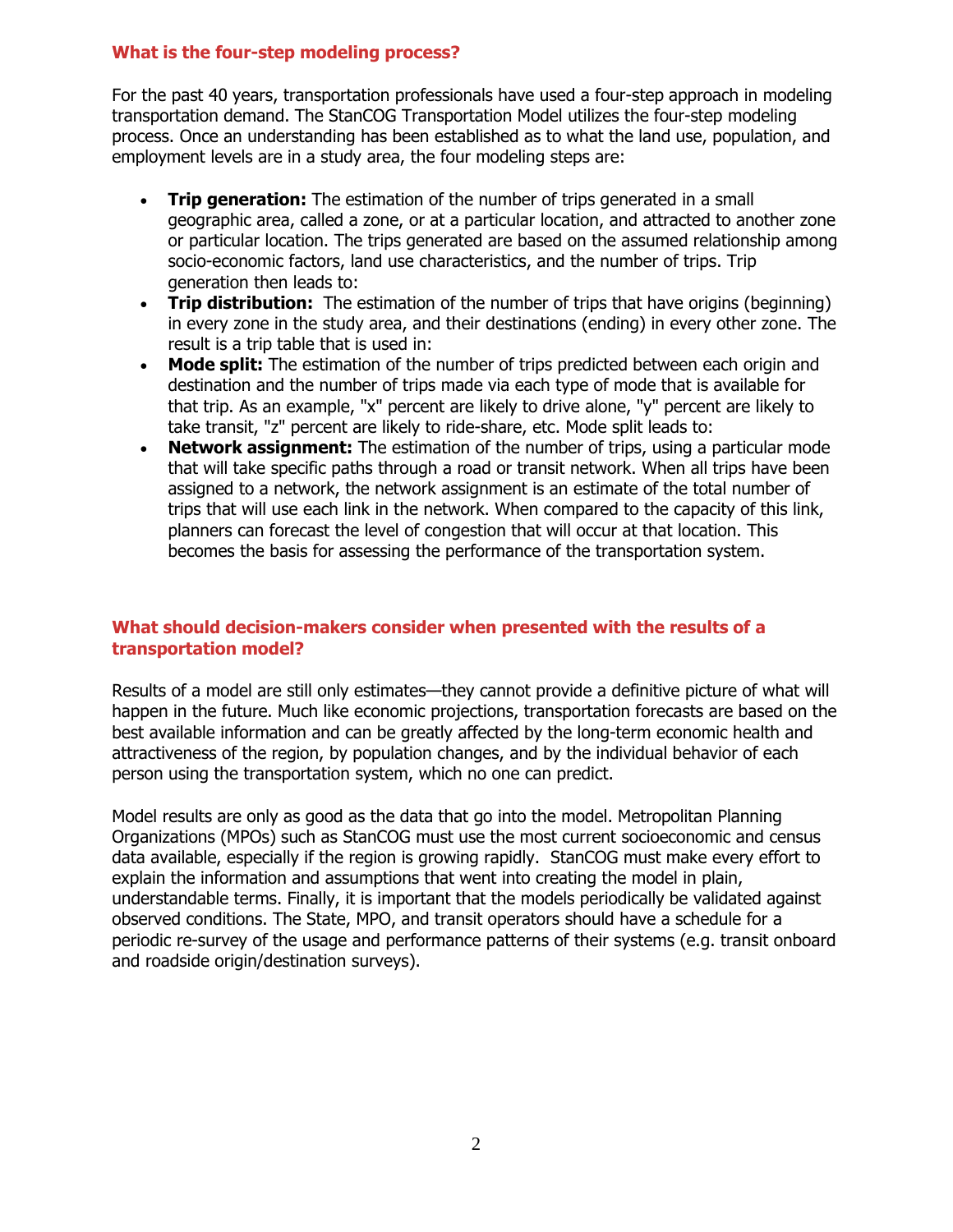

# **The StanCOG Transportation Model Network**

The StanCOG Transportation Model network was upgraded from 550 traffic analysis zones (TAZ) to 3500. The network was reconstructed over a center line coverage provided by the State of California in State Plane Coordinate System: NAD 83. The representation provides an opportunity to model all collector and minor roads, intersections and junctions in the model study area. The model network was expanded to include the southern part of San Joaquin County and the northern part of Merced County because some travel patterns are common with Stanislaus County and the adjacent counties and the opportunity to select practical gateways. The adjacent counties travel data are excluded from estimates for Stanislaus County in the modeling process.

# **1. Highway System centerline/lane mileage by functional class.**

The road and Highway network shown above is based on centerline information provided by the State of California in a GIS format; it was used to upgrade StanCOG's model network. The lane miles based on this network will change when projects are added or deleted during the CMP and RTP project selection process. Lane mile estimates are expressed for the following years at this time:

# **Estimates Lane Miles in the StanCOG Transportation Model**

|                                                          | 2011               | 2014               | 2035               |
|----------------------------------------------------------|--------------------|--------------------|--------------------|
| <b>Lane Miles</b><br>(Local+Collector+<br>Major+Freeway) | <b>3,550 Miles</b> | <b>3,711 Miles</b> | <b>4,836 Miles</b> |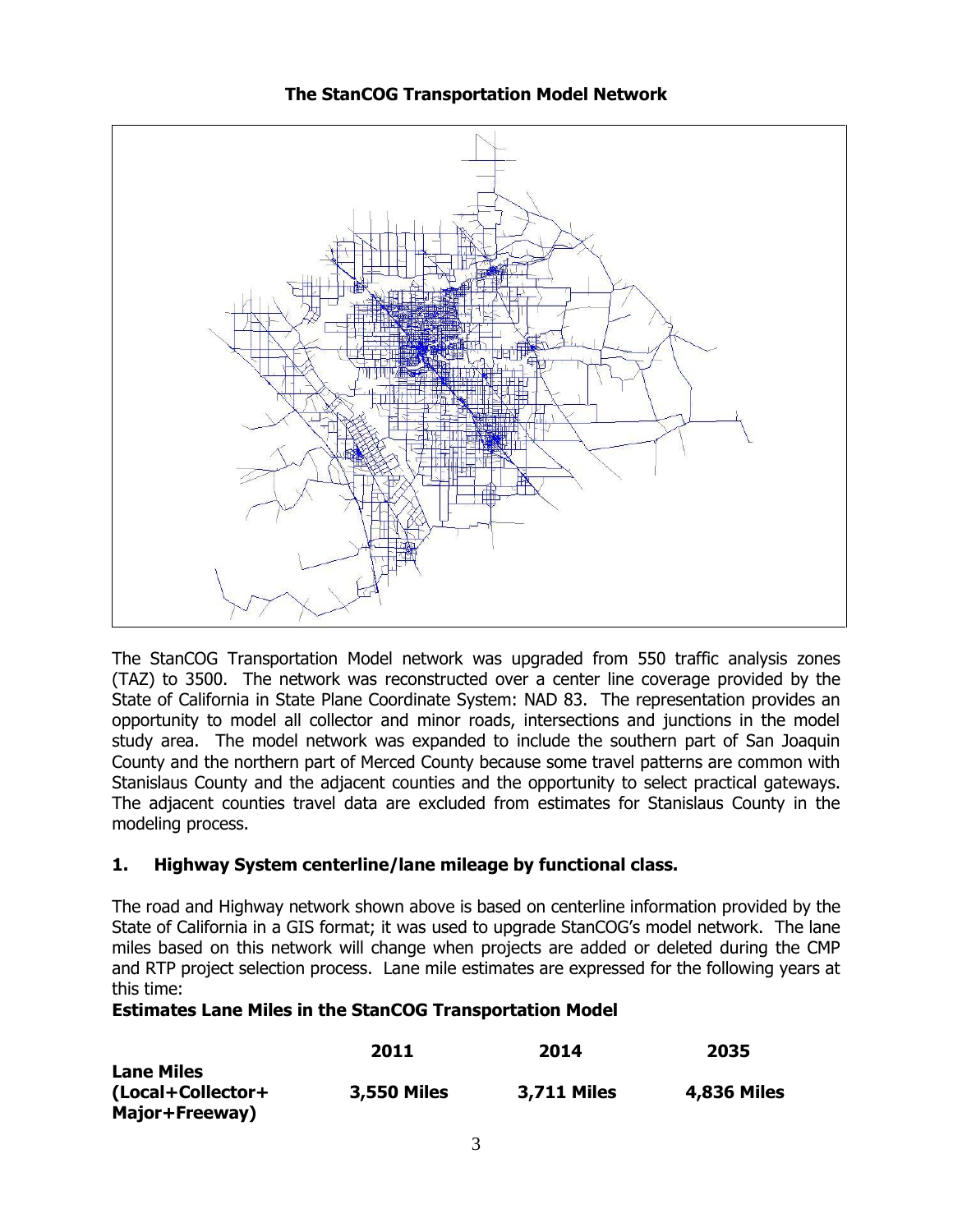# **2. Transit system by mode (e.g., bus vs. light rail).**

Transit and light rail networks are not included in the StanCOG model program at this time. Simplistic assumptions about transit ridership are used in the model process to estimate people trips that may use transit based on the Census Transportation Planning Products (CTPP). However, StanCOG staff is collecting transit network routes in GIS, transit stops and headway information that will be coded in the StanCOG transportation model.

# **3. Other transport modes - pedestrian and bike paths.**

Pedestrian and bicycle networks are not included in the StanCOG model program at this time. Factors are used to estimate people trips accounted for in bicycle and pedestrian modes. StanCOG staff is collecting bicycle and pedestrian information for use in the mode choice model component that will be constructed next year. Bicycle networks and assignments may be included in the model, if budgets permit. People trips that use bike and walk will be a critical component in the mode choice model.

# **ii. Population - total population/households, and geographic distribution.**

Single family and multi family dwelling units and population data were collected from the State Department of Finance and arranged geographically using Census Tiger boundaries by city, community and the unincorporated regions in Stanislaus and zip code. The data were collected from the year 2006. They are shown in Exhibit A. with job data also used by the model program.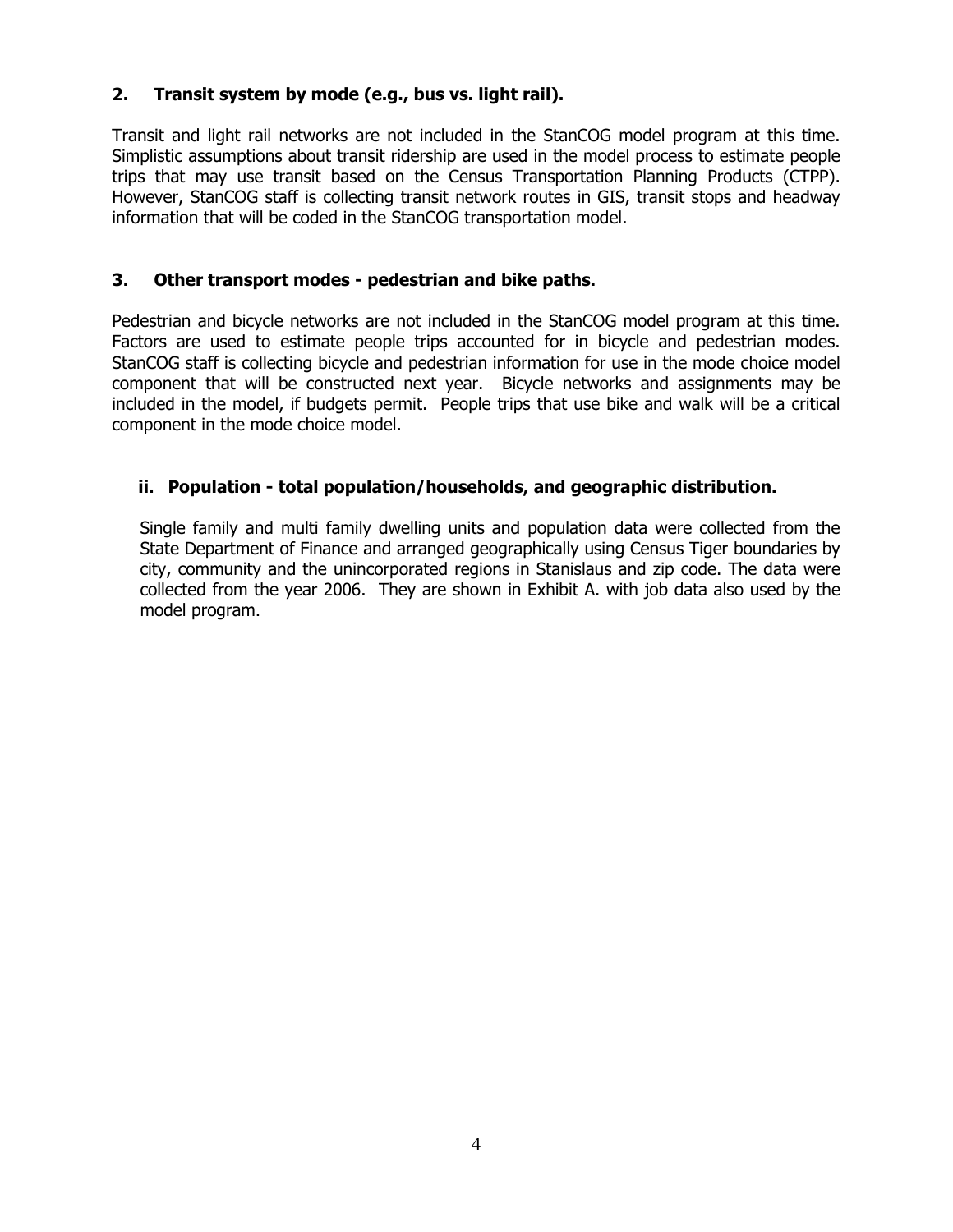| <b>Existing Demographics by City, Community and Unincorporated Area (2006)</b> |            |           |           |                |                |                          |                         |                         |                |                |
|--------------------------------------------------------------------------------|------------|-----------|-----------|----------------|----------------|--------------------------|-------------------------|-------------------------|----------------|----------------|
|                                                                                |            |           |           |                |                |                          |                         |                         |                |                |
|                                                                                | <b>POP</b> | <b>DU</b> | <b>SF</b> | M <sub>F</sub> | Retail         | <b>Service</b>           | EDU                     | GOV                     | other          | Total          |
| <b>County Control Total (D.</b>                                                | 511.617    | 171.721   | 135,562   | 36.159         | 28,244         | 48,214                   | 725                     | 25,791                  | 74,182         | 177,156        |
|                                                                                |            |           |           |                |                |                          |                         |                         |                |                |
| <b>County Total</b>                                                            | 511,622    | 171,721   | 135,562   | 36,159         | 28,244         | 48,214                   | 16,052                  | 10,660                  | 74,010         | 177,180        |
|                                                                                |            |           |           |                |                |                          |                         |                         |                |                |
| <b>Bret Harte</b>                                                              | 5,510      | 1,331     | 1,097     | 235            | $\blacksquare$ | $\overline{\phantom{0}}$ | 14                      | $\blacktriangleleft$    | 161            | 175            |
| <b>Bystrom CDP</b>                                                             | 4,823      | 1,492     | 1,229     | 263            | 469            | 164                      | 104                     | 41                      | 343            | 1,121          |
| <b>Ceres city</b>                                                              | 40,723     | 12,641    | 10,200    | 2,441          | 1,639          | 1,605                    | 1,418                   | 587                     | 3,358          | 8,607          |
| <b>Del Rio CDP</b>                                                             | 1,247      | 446       | 368       | 79             | $\blacksquare$ | 27                       | $\blacksquare$          | $\blacksquare$          | 188            | 215            |
| <b>Denair CDP</b>                                                              | 3,679      | 1,238     | 1,020     | 218            | 44             | 20                       | 109                     | 8                       | 120            | 302            |
| <b>East Oakdale CDP</b>                                                        | 2,927      | 1,099     | 905       | 194            | $\mathbf{u}$ . | 17                       | $\overline{\mathbf{8}}$ | $\blacksquare$          | 188            | 213            |
| <b>Empire CDP</b>                                                              | 4,167      | 1,293     | 1,065     | 228            | 24             | 65                       | 83                      | $\overline{\mathbf{3}}$ | 422            | 597            |
| <b>Grayson CDP</b>                                                             | 1,150      | 309       | 254       | 54             | $\frac{1}{2}$  | $\blacksquare$           | $\blacksquare$          | ٠                       | $\sim$         | $\blacksquare$ |
| <b>Hickman CDP</b>                                                             | 488        | 158       | 130       | 28             | 29             | $\blacksquare$           | 85                      | $\overline{\mathbf{3}}$ | 107            | 224            |
| <b>Hughson city</b>                                                            | 6,092      | 1,911     | 1,621     | 290            | 120            | 6                        | 55                      | 10                      | 580            | 771            |
| <b>Keyes CDP</b>                                                               | 4,884      | 1,567     | 1,291     | 276            | 50             | $\blacksquare$           | 131                     | $\overline{7}$          | 343            | 531            |
| <b>Modesto city</b>                                                            | 206,993    | 73,501    | 55,948    | 17,553         | 12,519         | 27,833                   | 7,958                   | 6,154                   | 14, 152        | 68,616         |
| Newman city                                                                    | 10,084     | 3,092     | 2,704     | 388            | 287            | 187                      | 281                     | 49                      | 281            | 1,085          |
| Oakdale city                                                                   | 17,761     | 6,639     | 5,230     | 1,409          | 825            | 1,328                    | 597                     | 268                     | 3,091          | 6,109          |
| <b>Patterson city</b>                                                          | 19,171     | 5,414     | 5,072     | 342            | 362            | 534                      | 436                     | 329                     | 674            | 2,334          |
| <b>Riverbank city</b>                                                          | 21,099     | 6,257     | 5,606     | 651            | 634            | 613                      | 432                     | 168                     | 1,664          | 3,510          |
| <b>Riverdale Park CDP</b>                                                      | 1,168      | 337       | 277       | 59             | $\blacksquare$ | $\blacksquare$           | $\blacksquare$          | $\blacksquare$          | 140            | 140            |
| Salida CDP                                                                     | 13,409     | 3,984     | 3,281     | 702            | 360            | 551                      | 428                     | 84                      | 1,309          | 2,732          |
| <b>Shackelford CDP</b>                                                         | 5,520      | 1,549     | 1,276     | 273            | 290            | 134                      | 5                       | 13                      | 604            | 1,046          |
| <b>Turlock city</b>                                                            | 67,519     | 23,084    | 16,850    | 6,234          | 4,000          | 8,004                    | 2,388                   | 2,606                   | 7,335          | 24,333         |
| <b>Waterford city</b>                                                          | 8,171      | 2,448     | 2,072     | 376            | 83             | 41                       | 294                     | 29                      | 40             | 486            |
| <b>Westley CDP</b>                                                             | 797        | 161       | 132       | 28             | $\blacksquare$ | $\blacksquare$           | 3                       | 20                      | $\blacksquare$ | 23             |
| <b>West Modesto CDP</b>                                                        | 6,508      | 1,939     | 1,597     | 342            | $\blacksquare$ | $\blacksquare$           | 74                      | $\blacksquare$          | 398            | 472            |
|                                                                                |            |           |           |                |                |                          | $\equiv$                | $\blacksquare$          |                |                |
| Stanislaus Unincorporate                                                       | 57,732     | 19,832    | 16,336    | 3,496          | 6,509          | 7,085                    | 1,150                   | 282                     | 38,512         | 53,538         |

#### **Exhibit A.**

### **iii. Employment - total number of jobs, and their geographic distribution.**

Employment data were collected from employer payrolls in Stanislaus County in year 2006. The Employment Development Department (EDD) provided job data for retail, service, education, and other; the other job category include jobs in manufacturing, food processing and telecommunications and utilities. Like the housing and population data above, the information were arranged geographically using Census Tiger boundaries by city, community and the unincorporated regions in Stanislaus in addition to zip code. See Exhibit A. for specific city and community and data type.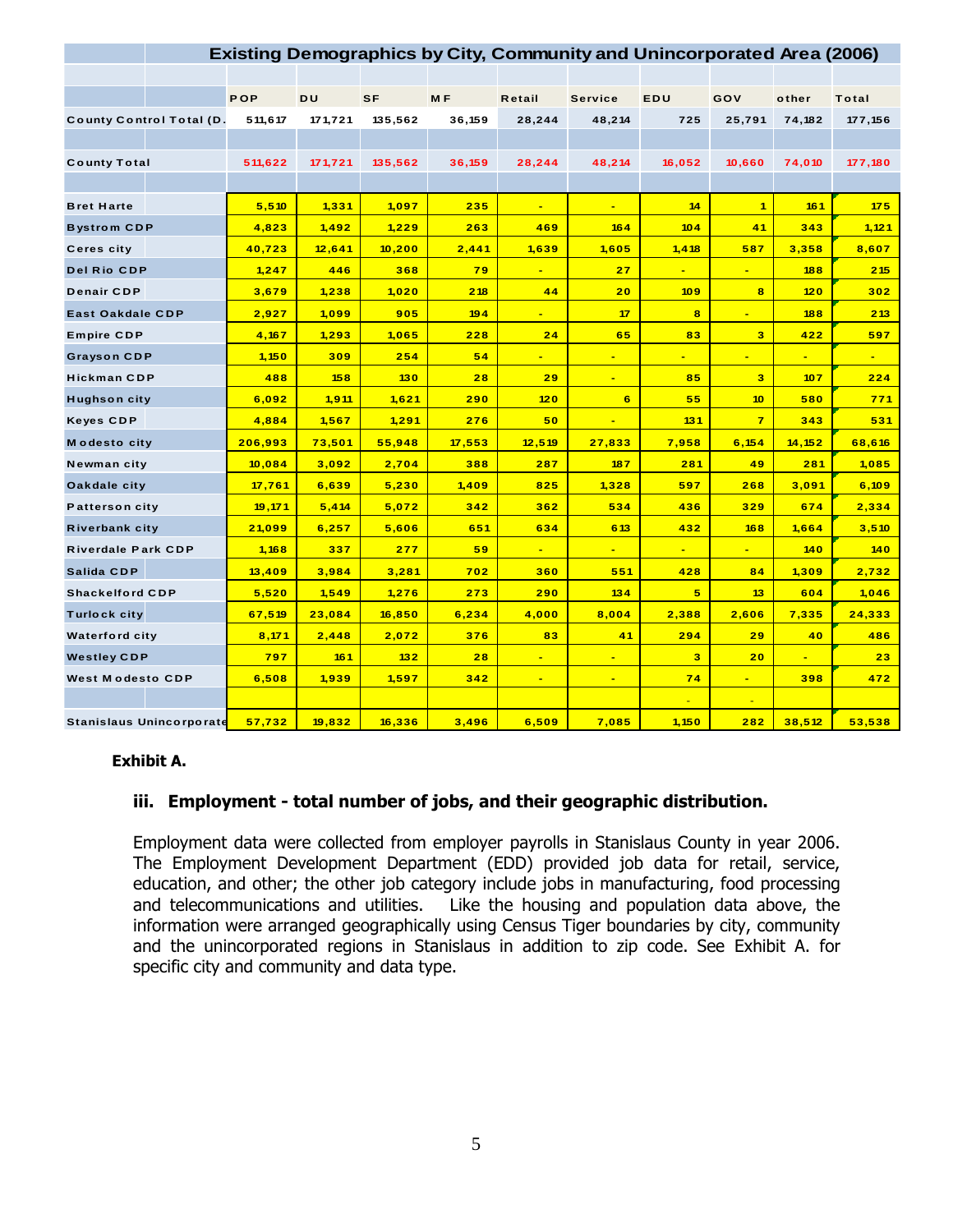## **iv. Vehicle miles of travel - average daily and annual VMT by highway functional class.**

Vehicle Miles of Travel were estimated using the travel model network and the land use descriptions and the other model enhancements as described. The VMT estimates below represent approximations of final model scenarios. Similarly, final land use may be modified somewhat to account for changes in DOF and EDD data in 2009-2010 when it becomes available. Key model input data will be revised according to data availability and the project selection process.

# **Estimates Vehicle Miles of Travel in the StanCOG Transportation Model (in millions)**

|              | <b>2011 VMT</b> | <b>2014 VMT</b> | <b>2035 VMT</b> |
|--------------|-----------------|-----------------|-----------------|
| Local        | 1.2             | 1.2             | 1.6             |
| Collector    | 2.8             | 3.0             | 1.2             |
| Major Art.   | 3.5             | 3.7             | 6.1             |
| Freeway      | 4.3             | 4.4             | 8.4             |
| <b>Total</b> | 12.0            | 12.5            | 17.4            |

## **v. Transit use - system wide transit ridership and share of regional trips made on transit (average daily and peak).**

The StanCOG Transportation Model does not account for transit trips in specific corridors. A transit network and a mode choice component of the model are under development and will be available by Spring of 2012. The StanCOG Transportation Model utilizes a factor to account for people trips in the peak hours and the remaining 22 hours of the day. Transit ridership in Stanislaus County is less than one percent of all people trips in 2006 even though transit ridership is significant in key corridors.

## **vi. Congestion - description and duration of peak period (i.e., what criteria distinguish peak vs. off-peak travel (e.g., highway level of service).**

In 1995, StanCOG staff accumulated hourly traffic data in 24 hour periods at select locations throughout Stanislaus County and its cities to build an AM and a PM peak hour model. Even though "peak hour" varied by segment, intersection and region, the AM period was on average between 7:15 am to 8:15 am; the PM peak hour was on average between 4:30 pm to 5:30 pm. In general, the peak hours described herein manage the greatest amount of traffic flow today; however, today, traffic volumes have increased significantly in the adjacent hours surrounding the peak hours and during the mid-day. In short, the highest traffic flow defines the peak hours in the StanCOG model. The peak hour traffic volumes included in the StanCOG Traffic Modeling program utilizes the Florida Level of Service methodology to calculate the severity of congestion. Many State highway segments and major arterial segments exhibit level of service D, E and F in Stanislaus County.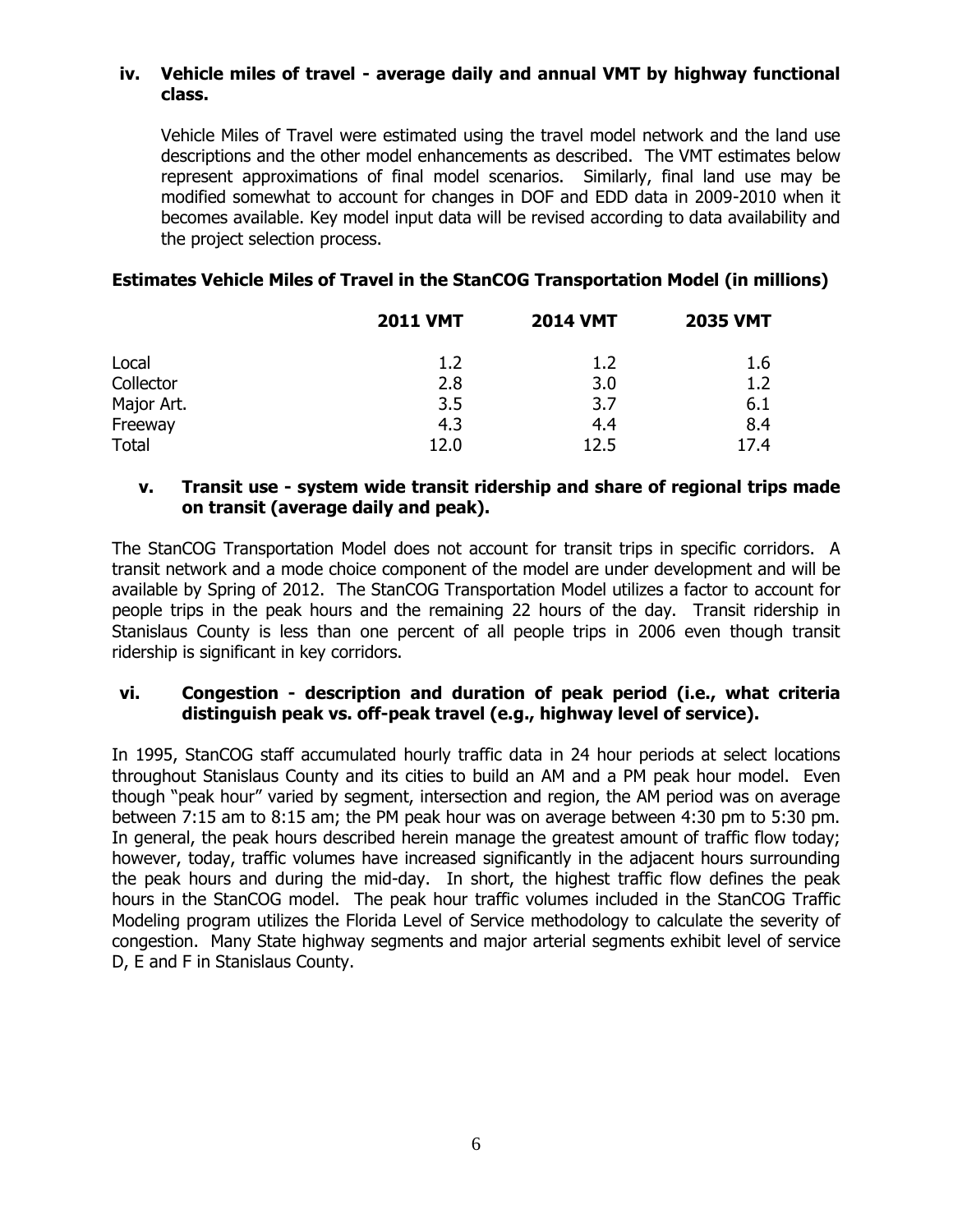#### **vii. Land use - amount and geographic distribution of total land area that is currently developed, available for development, or not developable.**

Specific data are not available about acreage developed or undeveloped at this time. However, in November 2008, voters in Stanislaus County voted to restrict development in rural Stanislaus County with Measure E. Housing development was regulated to construction that was already planned prior to the law and construction that allows a family to build a second house on 40 acres. The development in Stanislaus County is planned primarily in the cities as defined by their general plans. Growth shown in the general plans for the cities are accounted for in the StanCOG model. Likewise, Measure E and its affect have been accounted for in the StanCOG land use files and its forecasts for use in the transportation model. Land use forecasts adopted by the StanCOG Board in December 2009 reflect the city's general plan assumptions and Measure E in addition to Valleywide Blueprint assumptions.

### **b. Planning Assumptions: The documentation of planning assumptions should, at a minimum, address the following expected changes in the study area:**

## **i. Population change - expected change in regional population over the duration of the Transportation Plan. Population assumptions should be compared to past trends, and to statewide demographic control totals, where available.**

Population growth in Stanislaus County has slowed from about 14,000 per year in 2003 to about 2,000 people per year in 2009. Earlier population and employment forecasts in the 2003 and 2004 period did not predict a decreasing trend as has been evident over the past 5-6 year. Similarly, State DOF projections did not predict a slowing of increasing growth. Stanislaus County passed Measure E to limit growth in the rural county. StanCOG staff regressed thirty nine years of historical data in Stanislaus County to develop a forecasting tool. The tool was used to develop a line of average relationship that could estimate population estimates from 2011 to 2040. In December, 2009 the StanCOG Policy Board adopted the method and the forecast population estimates. The forecast represent a significant decrease in population from earlier forecast. Planned growth in the City general plans are reflected in the forecast in addition to a significant reduction in housing in the county caused by Measure E. Previous forecast estimates show about 821, 963 people in Stanislaus County in 2030 compared with the new forecast that show about 722,766 people. Growth is controlled in the transportation model by city, community and the unincorporated area in the same manner the 2006 information is accounted.

### **ii. Employment change - expected change in regional employment over the duration of the Transportation Plan. Employment assumptions should be compared to past trends, and to statewide economic growth control totals, where available.**

Job growth in Stanislaus County has slowed from about 1000 jobs per year to no growth per year in 2006. Job growth is negative in 2007. 2008 and 2009. Like population projections, StanCOG employment projections did not predict a decreasing job rate. StancCOG staff regressed 25 years of historical job data provided by the Employment Development Department to estimate a line of average relationship over time. The line was used to estimate future job growth to 2040. The method and the Forecast were adopted by the StanCOG Board in December 2009. Previous forecast estimates show about 293,940 jobs in Stanislaus County in 2030 compared with the new forecast that